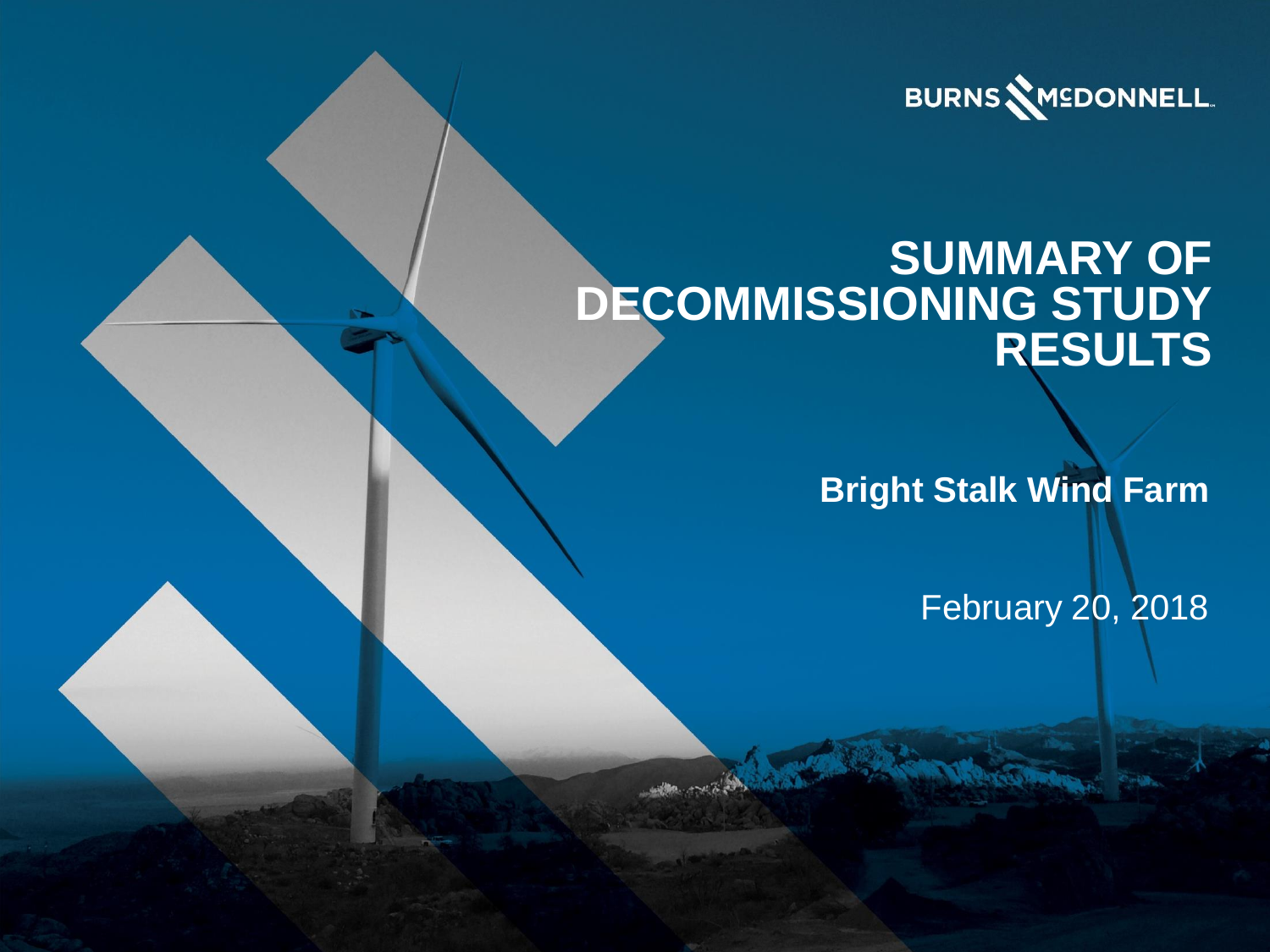## **Introduction**

### ► Study lead:

- Jeff Kopp, P.E. Licensed in Illinois and Missouri
- 16+ years electric utility consulting experience
- Over 150 decommissioning estimates in multiple states, including IL
- Decommissioning estimates for various power generation technologies accepted by regulatory agencies in multiple jurisdictions

### Burns & McDonnell qualifications:

- Fully-integrated engineering, construction, environmental, & consulting firm
- Top ranked power and T&D firm in USA
- Perform over \$1 billion in construction annually
- Provide Owner's Engineer services for decommissioning

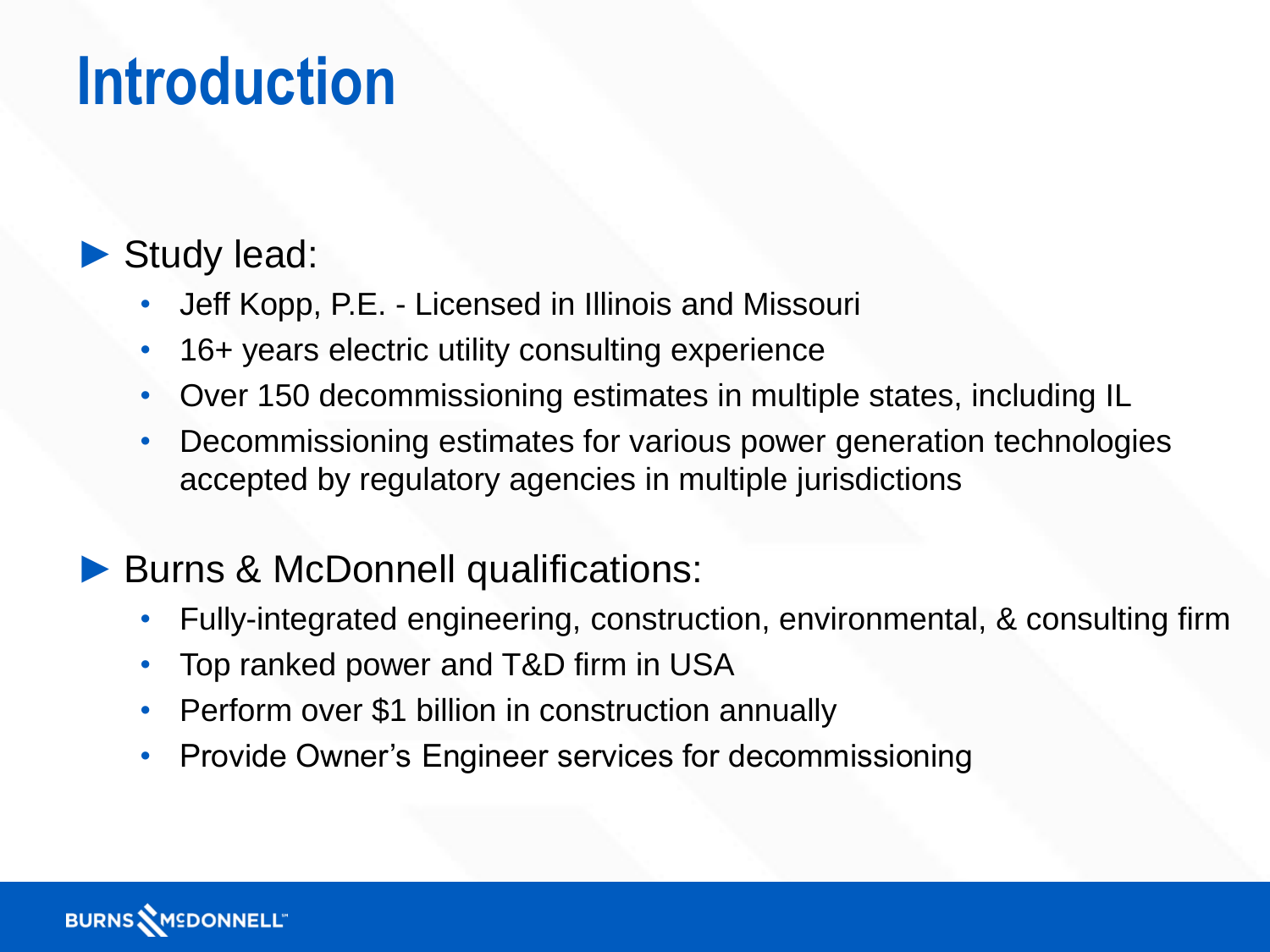# **Decommissioning Study Methods/Tools**

#### ► Proprietary spreadsheet model

- **Labor**
- Equipment rental
- Hauling
- **Disposal**
- **Scrap**
- ► Turbine component weight breakdowns from OEM data
	- Vestas V136 3.6 data from Vestas technical data sheets
- ► Discussions with demolition contractors
- **RS Means Heavy Construction Cost Index** 
	- Costs are indexed to local markets to be site specific
- ▶ American Metal Market Report
	- Indexed to nearest trading hub
- ▶ Contacts with local companies
	- Landfills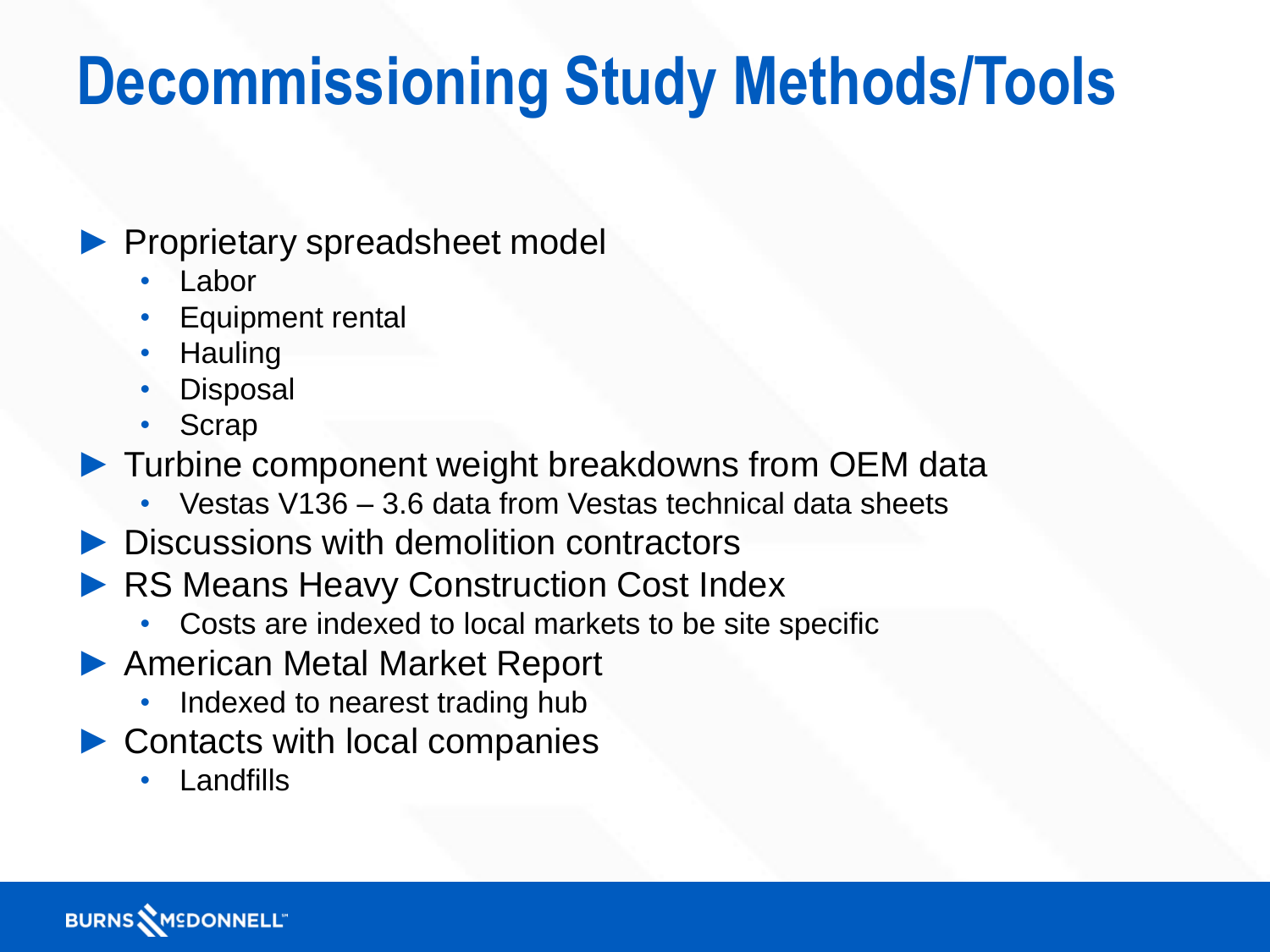# **Decommissioning Plan Overview**

► All above grade equipment and structures will be removed

▶ All foundations less than 5 feet below grade will be removed

▶ All roads, crushed rock surfacing, other improvements removed

All equipment is valued as scrap only



**BURNS MEDONNELL"**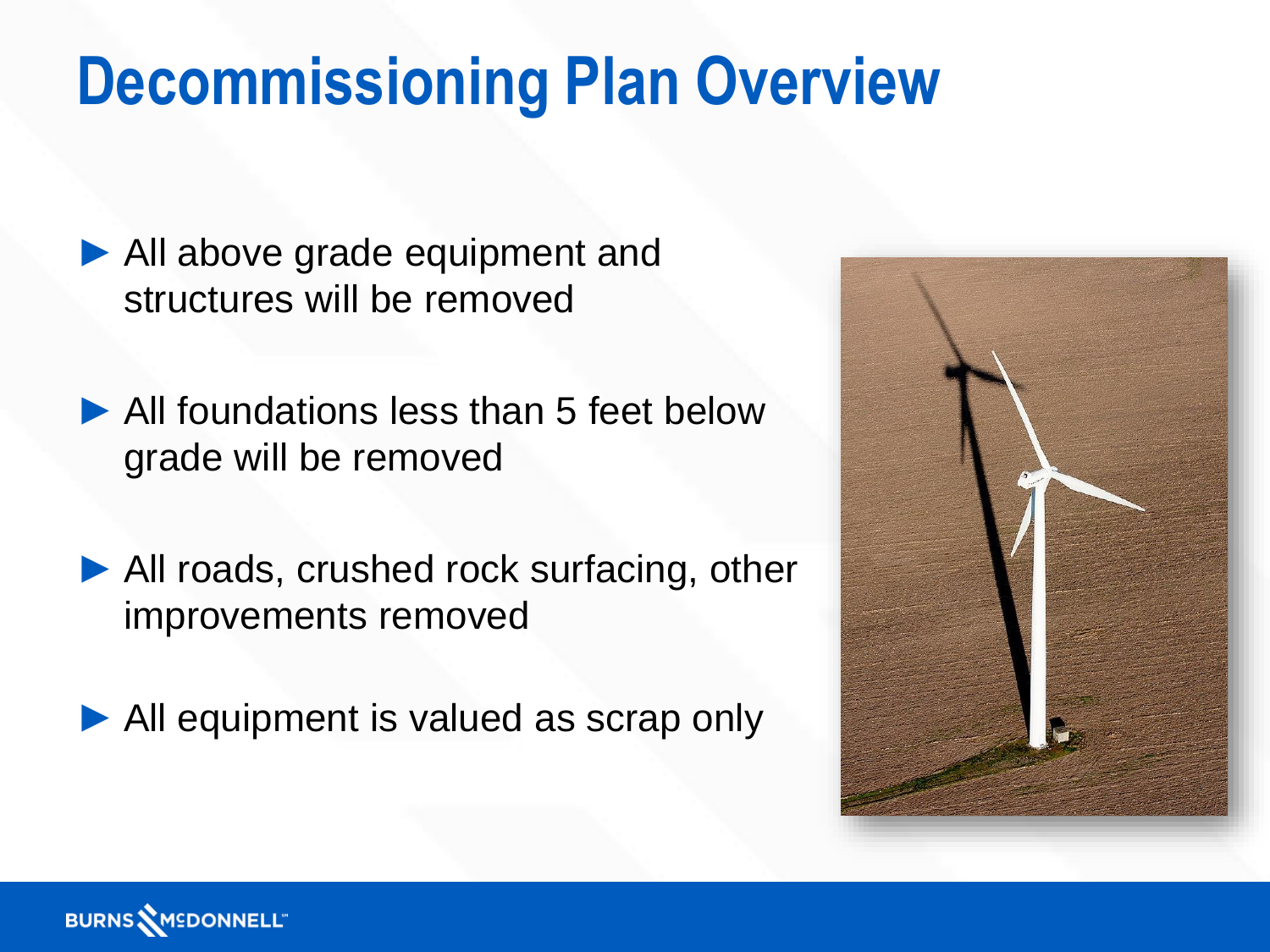# **Decommissioning Cost Results**

| <b>Net Costs</b>             | \$2,632,800   |
|------------------------------|---------------|
| Scrap                        | $-56,604,000$ |
| <b>Credits</b>               |               |
| Contingency (10%)            | \$803,200     |
| Indirect Costs (5%)          | \$401,600     |
| <b>Owner Costs</b>           |               |
| Decommissioning & Demolition | \$8,032,000   |
| <b>Direct Costs</b>          |               |